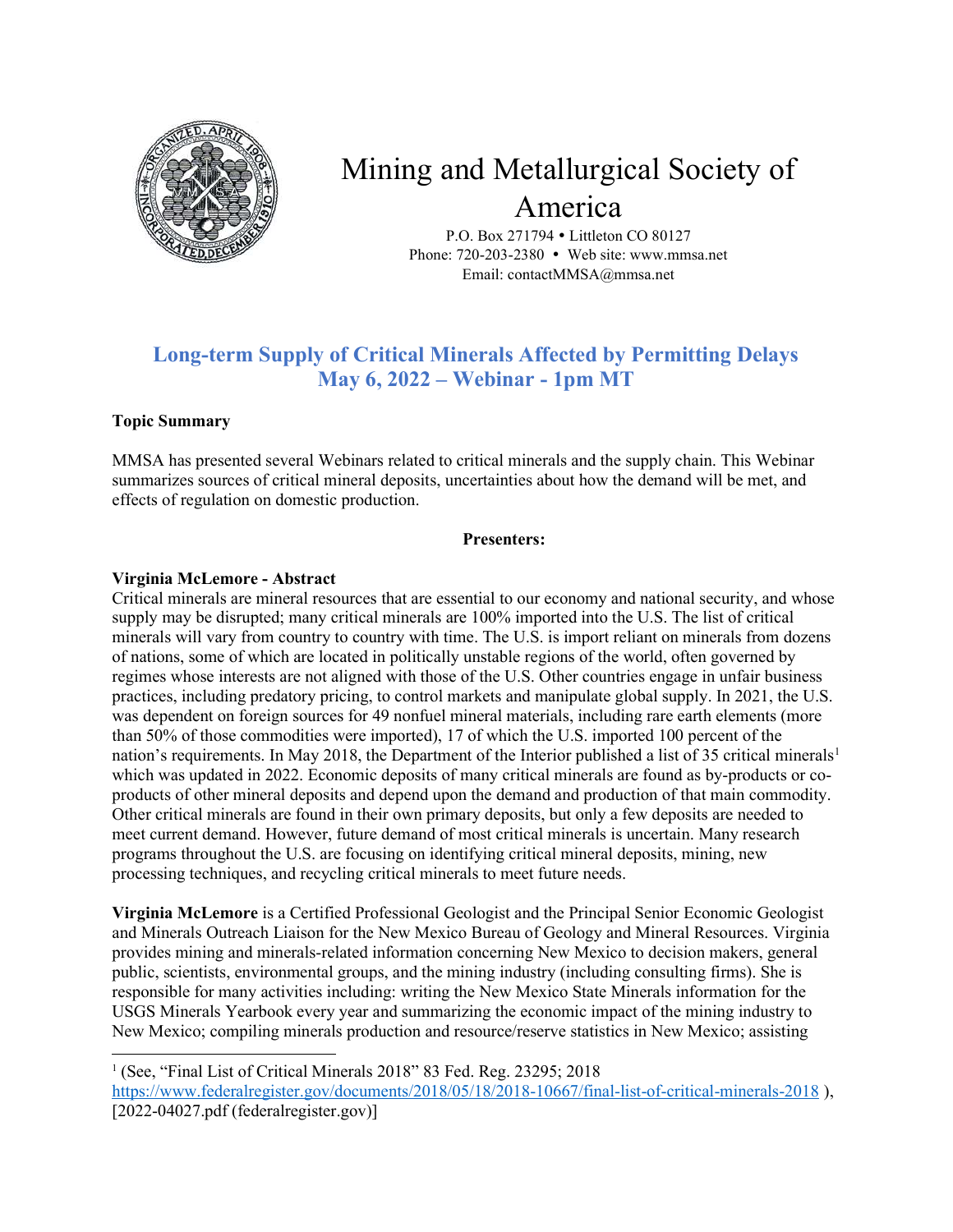state and federal agencies on mining issues; maintaining the NURE data and Uranium Archives as well as the New Mexico Mines Database; sitting on numerous committees related to mine hazards, spills, and other mining related issues; and teaching a graduate level class for New Mexico Tech.

#### Sam Ballingrud - Abstract:

Recent political and economic developments have brought new attention to the need to expedite domestic development of critical minerals. In addition to recent executive action, recent reforms in the federal permitting process aim to ease supply-side constraints by expediting the development and exploitation of critical minerals. One certainty in this uncertain time is that the demand for critical minerals will continue to increase in the coming years as countries push a green transition to meet Paris Accord targets and as countries aim to develop supply chains insulated from external political shock. The demand for critical minerals is robust and largely insulated from the current political climate. Amid high demand, the supply of critical minerals faces significant hurdles including both short- and long-term capacity strains given political instability in key regions, and an uncertain trade outlook, and—most of all—skyrocketing demand. On the demand side, the International Energy Agency reports that demand for critical minerals related to electric vehicles and battery storage will soar by orders of magnitude in the coming years, to say nothing of critical minerals' increasing use.

Meeting this demand will require significantly more production, but it is very difficult for the industry to move quickly in response; large-scale mining projects are heavily regulated and the permitting process can take an extended period of time with success far from assured. Analysts have long been warning that the industry is under-investing in new projects, raising concerns over the long-term supply of critical minerals. Examining the political and legal environment for domestic mining will illustrate what has changed and what remains the same at a time of great uncertainty and promise for the industry.

Sam Ballingrud is Associate in the Environmental, Safety & Health Group at Squire Patton Boggs. Prior to joining the firm, Sam served as a law clerk to Magistrate Judge Nina Y. Wang of the US District Court for the District of Colorado. During this time, he managed part of the judge's docket, wrote orders, attended conferences and discussed case matters. Sam also served as a law clerk to Justice Brian D. Boatright of the Colorado Supreme Court, where he drafted opinions and dissents, and researched and wrote memoranda on petitions for certiorari.

This Webinar can be viewed at: https://youtu.be/L6ge\_FGFRgc

## MMSA Webinars are supported by the MMSA Jackling Foundation.